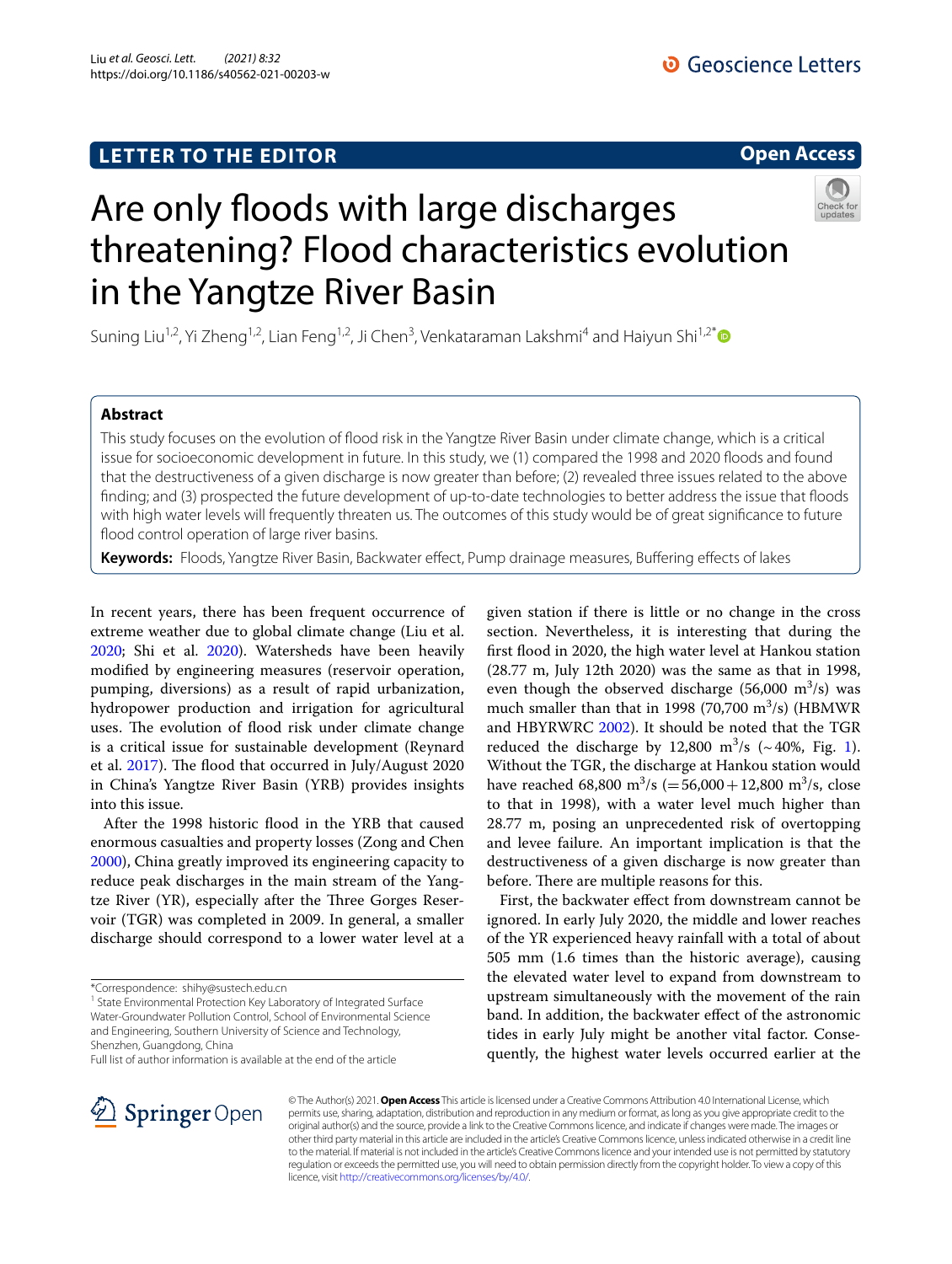

<span id="page-1-0"></span>downstream stations and later at the upstream stations on 12th July.

Second, pump drainage measures can suddenly raise the water level in the main stream of the YR. Electric pumping can be employed to drain water in urban areas to mitigate waterlogging during heavy rains. The total pumping capacity within the basin has increased greatly in the past two decades, and the proportion of pumping capacity draining stormwater directly into the main stream of the YR almost doubled from 1998 to 2016 (HBMWR and HBYRWRC [2002](#page-2-4); ICMWR and HBYR-WRC [2019\)](#page-2-5). Therefore, in extreme events, the volume of stormwater pumped into the main stream in 2020 is likely twice as large as that in [1](#page-1-0)998 (Fig. 1). Such additional water could cause an increase in the water level. Moreover, pump drainage measures may speed-up the flow of water from urban areas to the main stream (from several days to only several hours), which is an important reason why the highest water levels of diferent stations along the YR all occurred on the same day.

Third, the buffering effects of lakes on flood detention have been weakened due to human activities in recent decades. The total water storage of all the lakes within the YRB declined by approximately 20% (Fig. [1\)](#page-1-0) from 1998  $(37.2 \text{ km}^3)$  to 2018  $(29.8 \text{ km}^3)$ , mainly due to lake reclamation (involving the conversion of water bodies to agricultural/built-up lands) (Hou et al. [2020](#page-2-6)). Without the regulation of lakes during flood periods, greater volume of water fows into the main stream of the YR in a relatively shorter time, inducing a rapid rise in water level.

In summary, in the YRB, reservoir operation can lower flood risk by reducing river discharge, while pump drainage measures and lake reclamation increase flood risk during heavy rainfall. This may provide a reference for other river basins facing the similar problems to the YRB (e.g., backwater efects, pump drainage measures, and bufering efects) (van Noordwijk et al. [2017](#page-2-7); Stevaux et al. [2020](#page-2-8)). Future extreme rainfall events will prove costly to life and property. Therefore, up-to-date technologies should be developed and utilized to better address this issue. For instance, the ongoing sponge city development in the urban areas along the main stream should put more efort into enhancing infltration capacity in urban areas, such that waterlogging and fast flow towards the main stream can be mitigated simultaneously (Nguyen et al. [2019\)](#page-2-9). Additionally, accurate flood control methods, such as soil moisture prediction based on deep learning (Fang et al. [2019](#page-1-1)), rainfall data crowdsourcing (Yang et al. [2019](#page-2-10)), and streamfow forecasting based on computer vision (Jiang et al. [2018](#page-2-11)), can provide new avenues for coping with such floods.

#### **Abbreviations**

TGR: Three Gorges Reservoir; YR: Yangtze River; YRB: Yangtze River Basin.

#### **Acknowledgements**

We are grateful to the support from Guangdong Provincial Key Laboratory of Soil and Groundwater Pollution Control, and State Environmental Protection Key Laboratory of Integrated Surface Water-Groundwater Pollution Control.

#### **Authors' contributions**

Conception of the work: SL, YZ, HS. Acquisition of the data: LF. Interpretation of the data: SL. Supervision: JC, VL. Writing–original draft: SL. Writing–review and editing: HS, YZ. All authors have read and approved the fnal manuscript.

#### **Funding**

This study was supported by the National Natural Science Foundation of China funded projects (51909117).

#### **Availability of data and materials**

The data and materials are available in the following books entitled "Rainstorm and flood of the Yangtze River in 1998" and "Rainstorm and flood of the Yangtze River in 2016".

#### **Declarations**

#### **Competing interests**

The authors declare that they have no competing interests.

#### **Author details**

<sup>1</sup> State Environmental Protection Key Laboratory of Integrated Surface Water-Groundwater Pollution Control, School of Environmental Science and Engineering, Southern University of Science and Technology, Shenzhen, Guangdong, China. <sup>2</sup> Guangdong Provincial Key Laboratory of Soil and Groundwater Pollution Control, School of Environmental Science and Engineering, Southern University of Science and Technology, Shenzhen, Guangdong, China.<sup>3</sup> Department of Civil Engineering, The University of Hong Kong, Hong Kong, China. <sup>4</sup> Department of Engineering Systems and the Environment, University of Virginia, Charlottesville, VA 22904, USA.

# Received: 5 August 2021 Accepted: 12 October 2021

#### **References**

<span id="page-1-1"></span>Fang K et al (2019) The value of SMAP for long-term soil moisture estimation with the help of deep learning. IEEE Trans Geosci Remote Sens 57(4):2221–2233